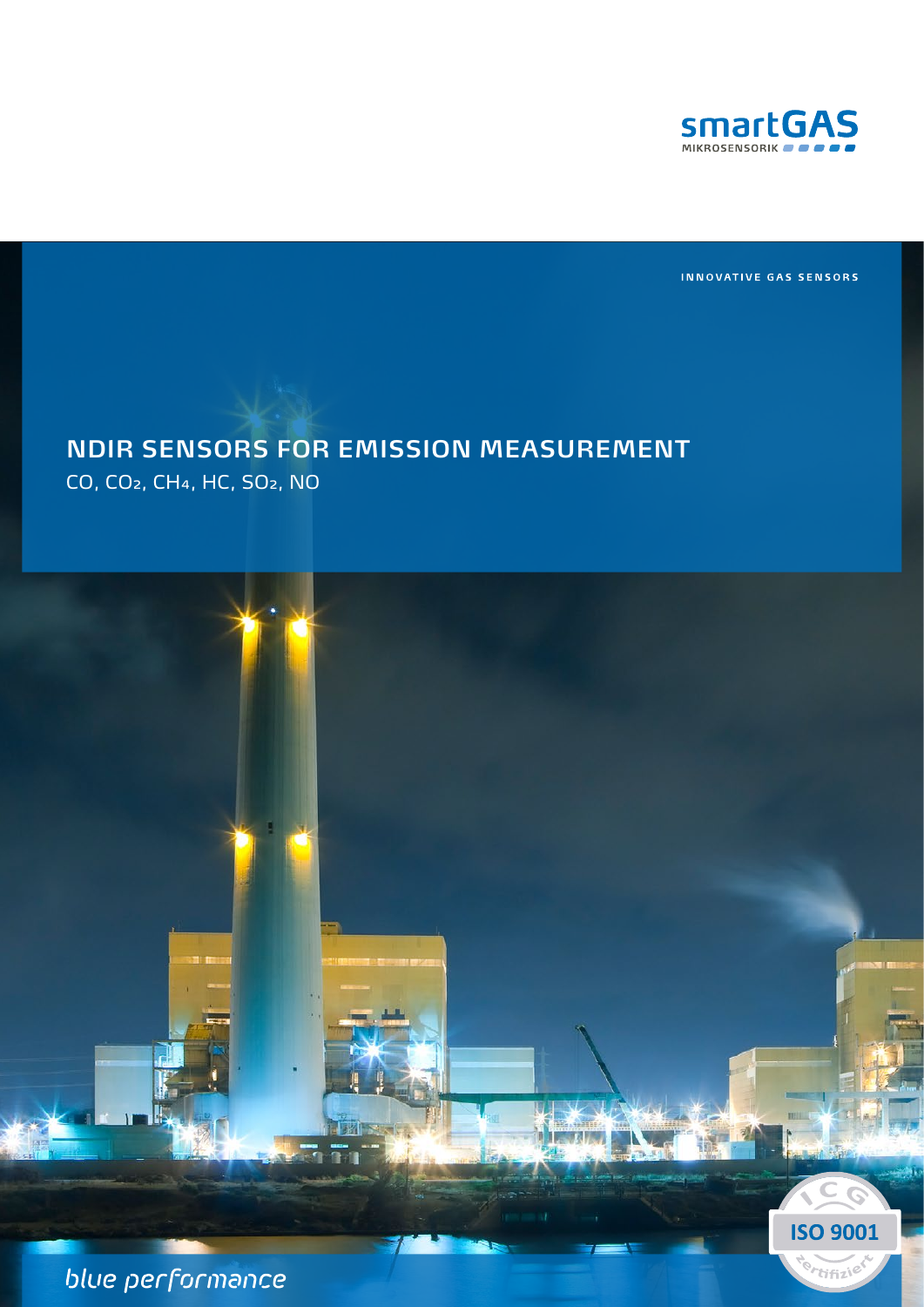## **EMISSION** MEASUREMENT

### NDIR SENSORS – HIGH TECHNOLOGY FOR YOUR APPLICATION

Increasingly stringent environmental protection regulations, rising fuel costs and the subsequent growing requirement for efficient operation of incineration plants necessitate the use of intelligent and reliable measuring and control technology in the exhaust gas flow. Gas sensors for measuring emissions in the standard combustion gases CH4, CO, CO2, SO<sub>2</sub> or NO

play a crucial role in this process. Our high-precision NDIR gas sensors of the FLOWEVO series for measuring emissions reliably detect the gases CH4, CO, CO2, SO2 or NO. They are ideal for measuring the volume percentage and, depending on the version, also minute gas quantities in the ppm range.

This allows use of the stable and lowdrift gas sensors for safety monitoring in production processes as well as for precise control and efficient operation of incineration systems.

If your goal is a better understanding and more precise control of your incineration system or your processes – smartGAS offers the suitable NDIR sensor.

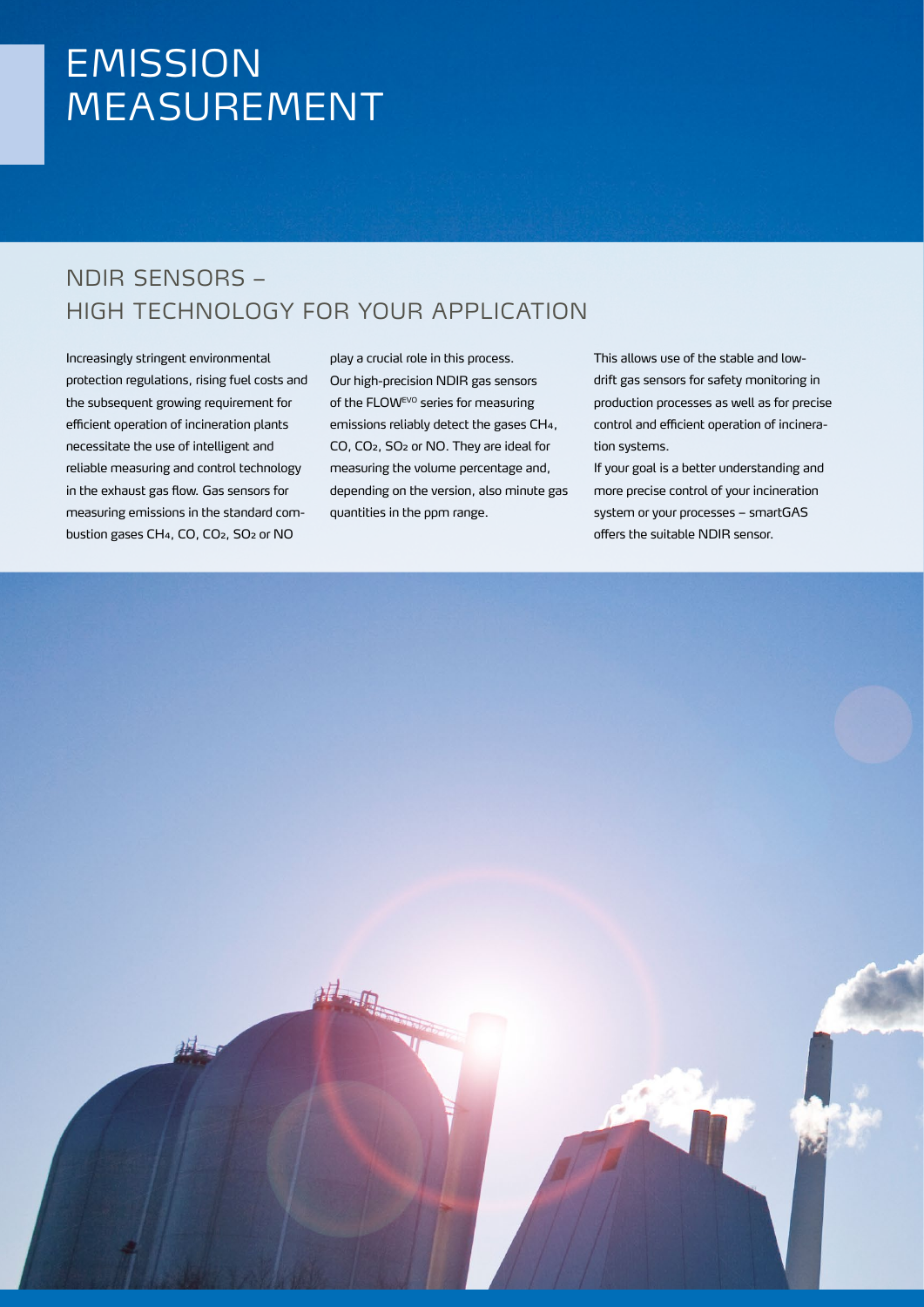

**CH₄ CO CO2 SO2 NO**

#### **YOUR BENEFITS**

| Highly selectiv                     | $\rightarrow$ | low cross sensitivity to other gases |
|-------------------------------------|---------------|--------------------------------------|
| Long lifetime                       | $\rightarrow$ | up to 10 years                       |
| Fast response time                  | $\rightarrow$ | $t_{\rm on}$ < 12s                   |
| Small drift over time               | $\rightarrow$ | long calibration cycles              |
| Low cost of ownership $\rightarrow$ |               | sustainable technology               |

#### **IDEAL FOR**

- Chemical industry
- Industrial heating processes
- Powerhouse
- Exhaust gas control system